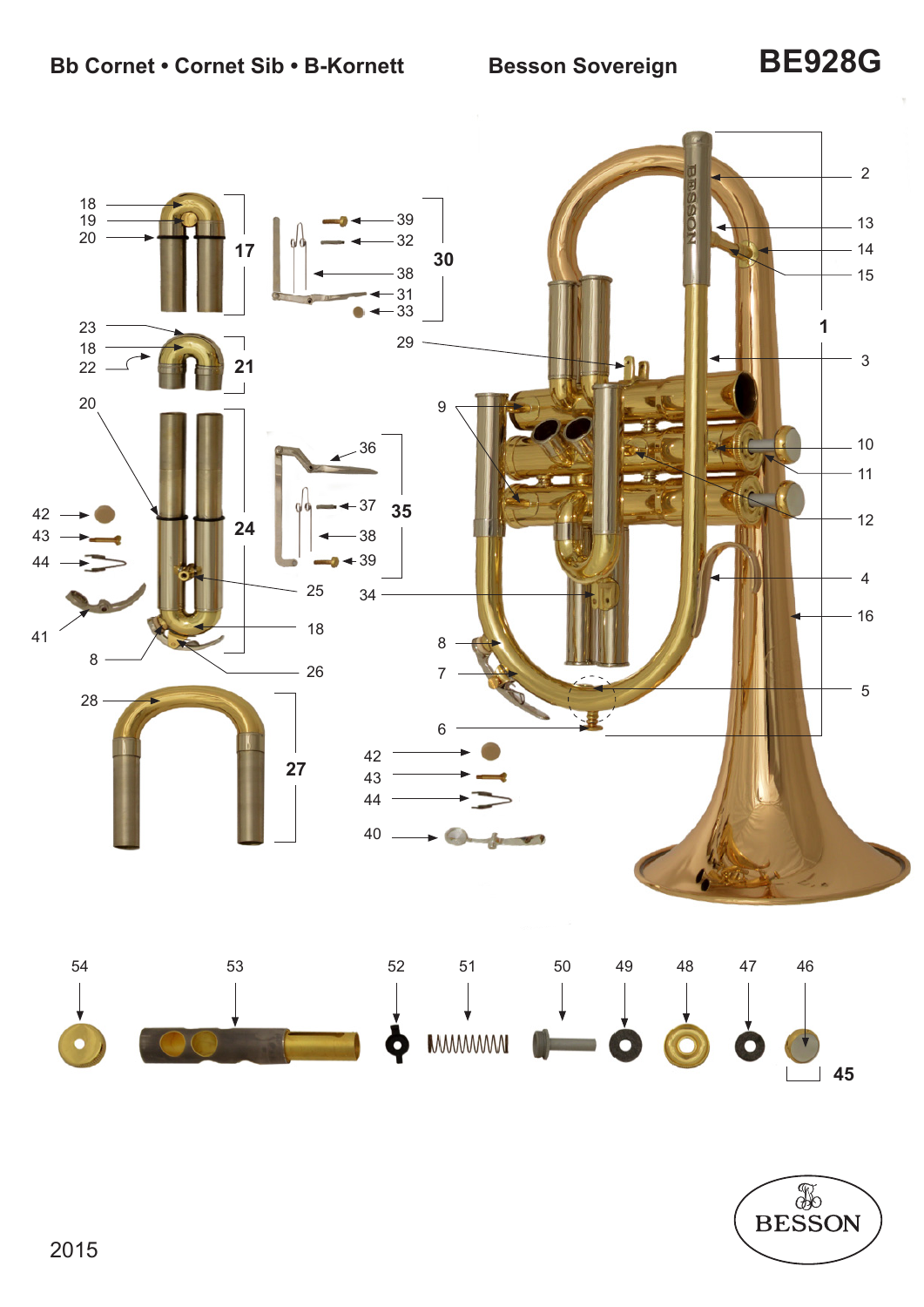# **Bb Cornet • Cornet Sib • B-Kornett Besson Sovereign BE928G**

|                |                 | Leadpipe                                         | <b>Branche d'embouchure</b>                                                   | <b>Mundrohr</b>                                     |
|----------------|-----------------|--------------------------------------------------|-------------------------------------------------------------------------------|-----------------------------------------------------|
| 1              | SPBEPA928-01-0  | leadpipe assembly polished                       | Branche embouchure assemblée polie                                            | Mundrohr kpl. mit Zwinge, FH, WK poliert            |
|                | SPBEPA928-01-2  | leadpipe assembly silver plated                  | Branche embouchure assemblée argentée                                         | Mundrohr kpl. mit Zwinge, FH, WK versilbert         |
| 2              | SP156078        | mouthpiece receiver polished                     | Boisseau poli                                                                 | Mundrohrzwinge Ns poliert                           |
| 3              | SP156070        | leadpipe polished                                | Branche embouchure poli                                                       | Mundrohr poliert                                    |
| 4              | SP135008        | finger hook polished                             | Crochet doigt poli                                                            | Fingerhaken poliert                                 |
| 5              | SP127160        | lyre holder polished                             | Porte lyre poli                                                               | Notenhalterkästchen poliert                         |
| 6              | SP603020-1      | lyre holder screw lacquered                      | Vis de porte lyre vernie                                                      | Notenhalterschraube lackiert                        |
|                | SP603020-2      | lyre holder screw silver plated                  | Vis de porte lyre argentée                                                    | Notenhalterschraube versilbert                      |
| $\overline{7}$ | SP126450        | waterkey bridge polished                         | Support clé d'eau poli                                                        | Wasserklappenböckchen poliert                       |
|                | SP126450-2      | waterkey bridge silver plated                    | Support clé d'eau argenté                                                     | Wasserklappenböckchen versilbert                    |
| 8              | SP604260        | waterkey qutter                                  | Gouttière clé eau                                                             | Wasserloch                                          |
|                |                 | <b>Stays</b>                                     | Entredeux                                                                     | <b>Stützen</b>                                      |
| 9              | SP539560        | brace valve block 1/3 - MTS, polished            | Entredeux poli bloc pistons 1/3 - coul. d'acc.                                | Stütze 1./3. Ventil PM - Stimmzug poliert           |
| 10             | SP539580        | brace valve block 2° - mouthpipe, polished       | Entredeux poli bloc pistons 2 - branche                                       | Stütze 2. Ventil PM - Mundrohr poliert              |
| 11             | SP539590        | brace valve block 2° - bell, polished            | Entredeux poli bloc pistons 2 - pavillon                                      | Stütze 2.Ventil PM - Schall poliert                 |
|                | 12 SP539570     | brace valve block 2° - MTS, polished             | Entredeux poli bloc pistons 2 - coul. d'acc.                                  | Stütze 2. Ventil PM - Stimmzug                      |
|                | 13 SP539550     | stay socket (MP receiver side), polished         | Manchon+plaque coté boisseau poli                                             | Stützenfuß Mundrohrzwinge poliert                   |
|                | 14 SP539540     | stay socket (bell side), polished                | Manchon+plaque coté pavillon poli                                             | Stützenfuß Schall poliert                           |
| 15             | SP109090        | stay tube MP receiver - bell, polished           | Barrette boisseau - pavillon polie                                            | Stütze Schall - Zwinge poliert                      |
|                |                 | <b>Bell</b>                                      | Pavillon                                                                      | <b>Schall</b>                                       |
| 16             | SP900419        | bell polished and engraved                       | Pavillon poli gravé                                                           | Schallstück poliert, graviert                       |
|                | SP900419-2      | bell silver-plated and engraved                  | Pavillon argenté gravé                                                        | Schallstück versilbert, graviert                    |
|                |                 | <b>Slides</b>                                    | <b>Coulisses</b>                                                              | Züge                                                |
| 17             | SPBE-1700060-01 | 1st slide complete lacquered                     | Coulisse 1° assemblée vernie                                                  | Zug komplett 1. Ventil lackiert                     |
|                | SPBE-1700060-02 | 1st slide complete silver plated                 | Coulisse 1° assemblée argentée                                                | Zug komplett 1. Ventil versilbert                   |
|                | 18 SP207020     | bow polished slides 1/2/3                        | Potence coulisses 1/2/3 polie                                                 | Bogen 1./2./3. Zug poliert                          |
| 19             | SP135940        | 1st slide trigger knob                           | Canon trigger 1° coulisse                                                     | Gewindestück Trigger 1. Ventil                      |
|                | 20 SP701755     | rubber stop slide (O-ring)                       | Amortisseur coulisse (joint torique)                                          | O-Ring Stimmzugdämpfer                              |
| 21             | SPBE-1700070-01 | 2nd slide complete lacquered                     | Coulisse 2° assemblée vernie                                                  | Zug komplett 2. Ventil lackiert                     |
|                | SPBE-1700070-02 | 2nd slide complete silver plated                 | Coulisse 2° assemblée argentée                                                | Zug komplett 2. Ventil versilbert                   |
| 22             | SP602220        | bow knob polished                                | Arrache coulisse poli                                                         | Zugknopf Halbtonzug poliert                         |
|                | 23 SP602230     | 2nd slide capping strip                          | Renfort 1/2 ton                                                               | Halbtonkappe poliert                                |
| 24             | SPBE-1700080-01 | 3rd slide complete lacquered                     | Coulisse 3° assemblée vernie                                                  | Zug komplett 3. Ventil lackiert                     |
|                | SPBE-1700080-02 | 3rd slide complete silver plated                 | Coulisse 3° assemblée argentée                                                | Zug komplett 3. Ventil versilbert                   |
|                | 25   SP135950   | 3rd slide trigger knob                           | Canon trigger 3° coulisse                                                     | Gewindestück Trigger 3. Ventil                      |
| 26             | SP126450        | waterkey bridge polished                         | Support clé d'eau poli                                                        | Wasserklappenböckchen poliert                       |
|                | SP126450-2      | waterkey bridge silver plated                    | Support clé d'eau argenté                                                     | Wasserklappenböckchen versilbert                    |
| 27             | SPBE-1700050-01 | main tuning slide complete lacquered             | Coulisse accord assemblée verni                                               | Hauptstimmzug komplett lackiert                     |
|                | SPBE-1700050-02 | main tunning slide complete silver plated        | Coulisse accord assemblée AG                                                  | Hauptstimmzug komplett versilbert                   |
| 28             | SP212700        | bow MTS polished                                 | Potence accord polie                                                          | Stimmbogen poliert                                  |
|                |                 | <b>Triggers</b>                                  | <b>Trigger</b>                                                                | <b>Trigger</b>                                      |
| 29             | SP135810        | trigger bridge 1st slide, polished               | Support trigger 1° coulisse poli                                              | Triggerbock für Trigger 1. Ventil poliert           |
| 30             | SPBE-1700010-01 | 1st slide trigger assembly lacquered             | Trigger 1° coulisse complet verni                                             | Trigger 1. Ventil komplett lackiert                 |
|                | SPBE-1700010-02 | 1st slide trigger assembly silver plated         | Trigger 1° coulisse complet argenté                                           | Trigger 1. Ventil komplett versilbert               |
| 31             | SP135920-5      | 1st slide trigger lever NP                       | Bras de trigger assemblé 1° coulisse nickelé                                  | Triggerhebel 1.Ventil vernickelt                    |
|                | SP135920-2      | 1st slide trigger lever SP                       | Bras de trigger assemblé 1° coulisse argenté Triggerhebel 1.Ventil versilbert |                                                     |
|                | 32 SP135975     | trigger rod screw 1° (long)                      | Vis axe trigger 1° (longue)                                                   | Achsschraube lang Trigger 1. Ventil                 |
|                | 33 SP606125     | trigger stop pad                                 | Tampon butée trigger                                                          | Anschlag Trigger 1. Ventil                          |
|                | 34 SP135820     | trigger bridge 3rd slide, polished               | Support trigger 3° coulisse poli                                              | Triggerbock für Trigger 3. Ventil poliert           |
| 35             | SPBE-1700020-01 | 3rd slide trigger assembly lacquered             | Trigger 3° complet verni                                                      | Trigger 3. Ventil komplett lackiert                 |
|                | SPBE-1700020-02 | 3rd slide trigger assembly silver plated         | Trigger 3° complet argenté                                                    | Trigger 3. Ventil komplett versilbert               |
| 36             | SP135930-5      | 3rd slide trigger lever NP                       | Bras de trigger assemblé 3° coulisse nickelé                                  | Triggerhebel 3. Ventil vernickelt                   |
|                | SP135930-2      | 3rd slide trigger lever SP                       | Bras de trigger assemblé 3° coulisse argenté                                  | Triggerhebel 3. Ventil versilbert                   |
|                | 37 SP135965     | trigger rod screw 3° (short)                     | Vis axe trigger 3° (courte)                                                   | Achsschraube kurz Trigger 3. Ventil                 |
| 38             | SP126615        | trigger spring 1st/3rd (straight ends)           | Ressort trigger 1°/3° (bouts droits)                                          | Triggerfeder 1./3. Ventil (ungebogen)               |
|                | BEP701P-06      | trigger spring bent for 3rd slide (end of stock) | Ressort trigger plié pour 3° (fin de série)                                   | Triggerfeder gebogen für 3. Ventil (Auslaufartikel) |
| 39             | SP450060        | trigger to slide screw                           | Vis biellette/canon                                                           | Triggerschraube Schubstange/Zug                     |
|                | SP450060-2      | trigger to slide screw silver plated             | Vis biellette/canon argenté                                                   | Triggerschraube Schubstange/Zug versilbert          |

![](_page_1_Picture_4.jpeg)